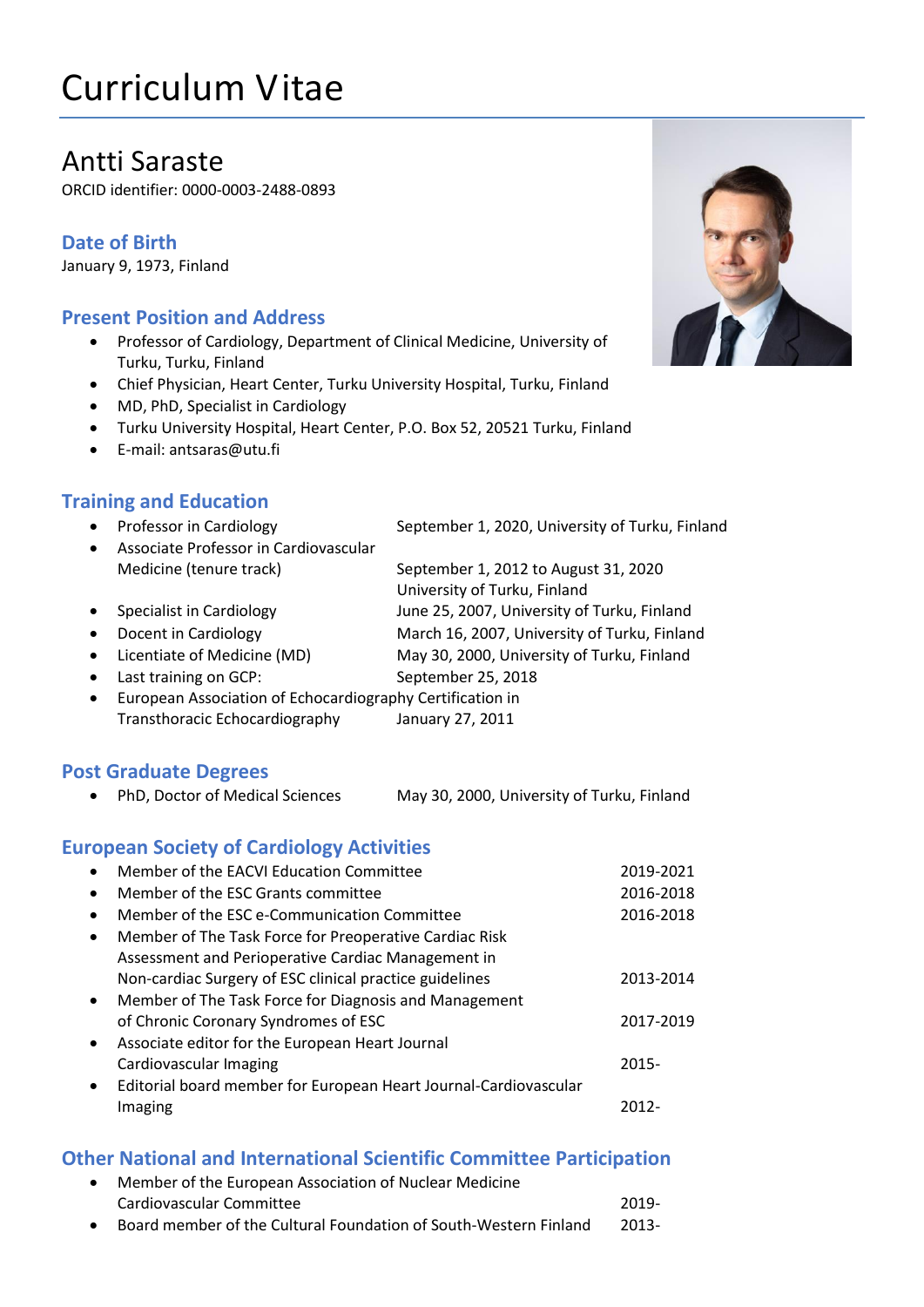|           | Member of the scientific advisory board of the Finnish Foundation for                |                       |  |  |
|-----------|--------------------------------------------------------------------------------------|-----------------------|--|--|
|           | Cardiovascular Research                                                              | 2018-                 |  |  |
| ٠         | Chair of organizing committee of Nordic Cardiac Imaging meeting 2015, Turku, Finland |                       |  |  |
| $\bullet$ | Finnish Cardiac Society, Member of the Board                                         | 2012-2016             |  |  |
| $\bullet$ | Finnish Cardiac Society, Secretary                                                   | 2014-2016             |  |  |
| ٠         | Finnish Cardiac Society, WG of Echocardiography, Vice Chairperson                    | 2009-2010             |  |  |
| ٠         | Finnish Cardiac Society, WG of Echocardiography, Chairperson                         | 2011-2012             |  |  |
| ٠         | Finnish Cardiac Society, WG of Cardiovascular Imaging, Secretary                     | 2017-2018             |  |  |
| ٠         | Finnish Cardiac Society, WG of Cardiovascular Imaging, Chairperson                   | 2019-2020             |  |  |
| ٠         | Finnish Cardiac Society, WG of Cardiovascular Imaging, Past Chairperson 2021-2022    |                       |  |  |
| ٠         | Task force member of Finnish clinical practice guidelines: Diagnosis of              |                       |  |  |
|           | myocardial infarction                                                                | 2013                  |  |  |
| $\bullet$ | Task force member of Finnish clinical practice guidelines: Treatment of              |                       |  |  |
|           | stable angina pectoris                                                               | 2014-2015             |  |  |
| ٠         | Editorial board member for Journal of Nuclear Cardiology                             | 2018-                 |  |  |
|           | <b>Fellowships / Honours</b>                                                         |                       |  |  |
|           | Fellowship of the European Society of Cardiology (FESC)                              | 2017-                 |  |  |
| $\bullet$ | First prize in Cardiovascular Council Young Investigator Award Session,              |                       |  |  |
|           | Society of Nuclear Medicine (SNM) annual meeting                                     | 2009, Toronto, Canada |  |  |
| ٠         | Pauli Soisalo - award of Finnish Foundation for Cardiovascular Research              |                       |  |  |
|           | for Young and Distinguished Scientist in the Field of Cardiovascular                 |                       |  |  |
|           | Diseases in Finland                                                                  | 2006, Finland         |  |  |
|           |                                                                                      |                       |  |  |

- Winner of Young Investigators Award in Euroecho 2005, Florence, Italy
- First prize in Young Investigators Award Competition in XVIth Nordic Congress of Cardiology 1997, Tampere, Finland

### **Research supervision and leadership experience**

- 13 supervised PhD theses
- Director of Doctoral Programme in Clinical Research, University of Turku, Finland 2015- Chairman of the Clinical research tract program, University of Turku,
- Finland 2015-
- 7 times external PhD thesis reviewer; 4 times external Docent application reviewer; 8 times PhD thesis opponent
- Panel member for International Evaluation of the Doctoral School in Medicine Biomedical Science and Technology, Aalborg University, Denmark September 10-11, 2018
- Evaluator of research applications in competition for the Swedish Research Council 2017-2019, the Dutch Heart Foundation 2019, the European Society of Cardiology 2017-2018, the Cultural Foundation of Finland 2016 and 2017, the Finnish Foundation for Cardiovascular Research 2018, 2019 and 2020

#### **Scientific publications**

- 186 Original scientific articles in peer reviewed international scientific journals
- 63 review articles in peer reviewed international scientific journals
- 7 articles in peer reviewed scientific national journals
- 18 Other articles in professional journals
- 22 Book chapters
- H-index 42 (Web of science)

5 relevant publications:

Knuuti J, Wijns W, **Saraste A**, Capodanno D, Barbato E, Funck-Brentano C, Prescott E, Storey RF, Deaton C, Cuisset T, Agewall S, Dickstein K, Edvardsen T, Escaned J, Gersh BJ, Svitil P, Gilard M, Hasdai D, Hatala R,